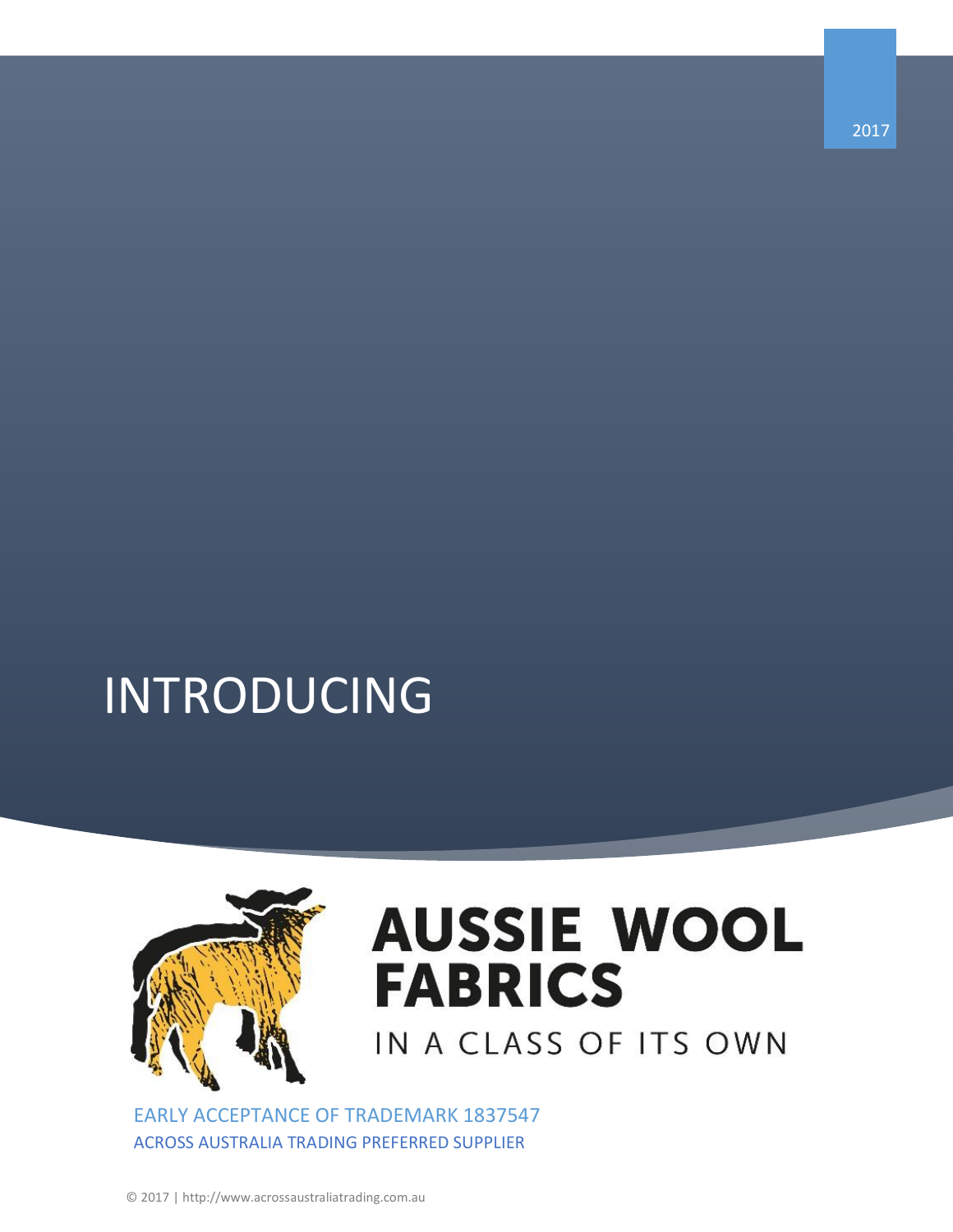# AUSSIE WOOL FABRICS FOR COLLEGES, SCHOOLS & CLUBS

## PROPOSAL

FOR SUPPLY AND MANUFACTURING

by Across Australia Trading

**CONTENTS** 

PROPOSITION **1** SUPPLY RANGE 3 CONTACT 4 APPENDICES 5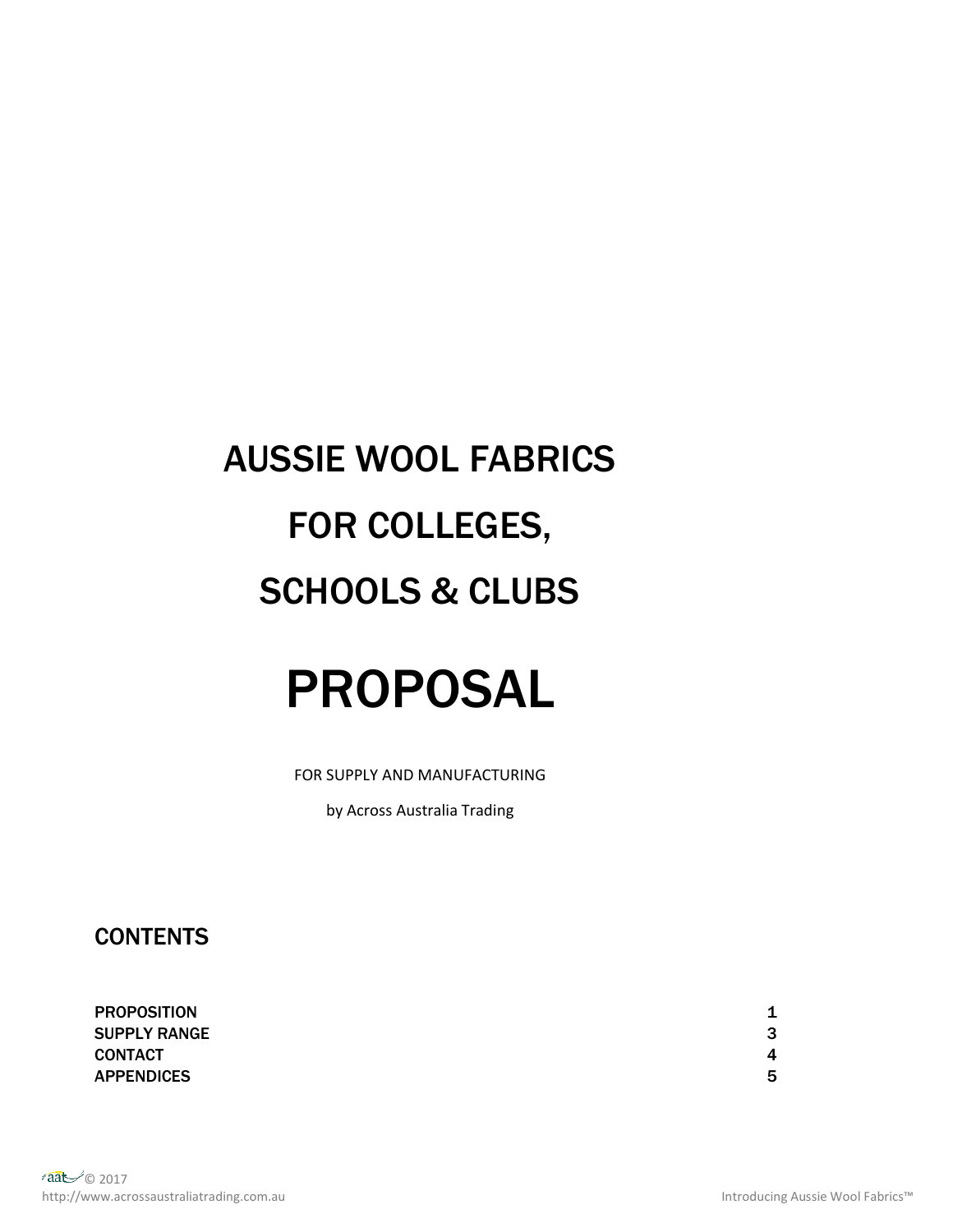

### ACROSS AUSTRALIA TRADING

FROM ADELAIDE MANUFACTURING BUSINESS ACROSS AUSTRALIA TRADING COMES THE ULTIMATE RANGE OF AUSSIE WOOL MARINO FABRICS.

#### Certified: Aussie Wool Fabrics are made of Australian Merino Wool fibre exclusively.

Across Australia Trading is pleased to announce the launch of our new range of Aussie Wool Fabrics and Australian Made jackets constructed from some of the most texturally-rich materials sourced from one of the world's most reputable mills with the guarantee that all worsted products are made of Australian Merino Wool Fibre Exclusively.

Our mill supplies the major & most of the high class brands of the Korean Men's wear market as well as the major brands of the Korean School uniform market.

Our mill is responsible for large volume supply of:

- Japanese National Railroad uniforms;
- UAE Military & Police uniforms;
- New Zealand, Philippine & Saudi Arabia Airline uniforms; and
- School uniforms of New Zealand, Japan & Mongolia.

People now at all levels in the Clothing Industry are looking for Australian products and proof of locally sourced wool.

Aussie Wool Fabrics has been created to identify fabrics made exclusively from Australian Merino Wool, and where the conscientious end-users can be assured the wool has come sheep farmed in Australia.

Across Australia Trading is ahead of the curve now with the release of its range of Aussie Wool Fabrics while many other textile suppliers choose profit margins over quality and customer satisfaction.

What other blazer fabric supplier in Australia promises the use of Australian Wool and a high quality fabric at an affordable price? This coupled with Across Australia Trading's passion for locally manufactured goods, the school blazer textile market is taking notice of Across Australia Trading with its new range of Aussie Made Fabrics.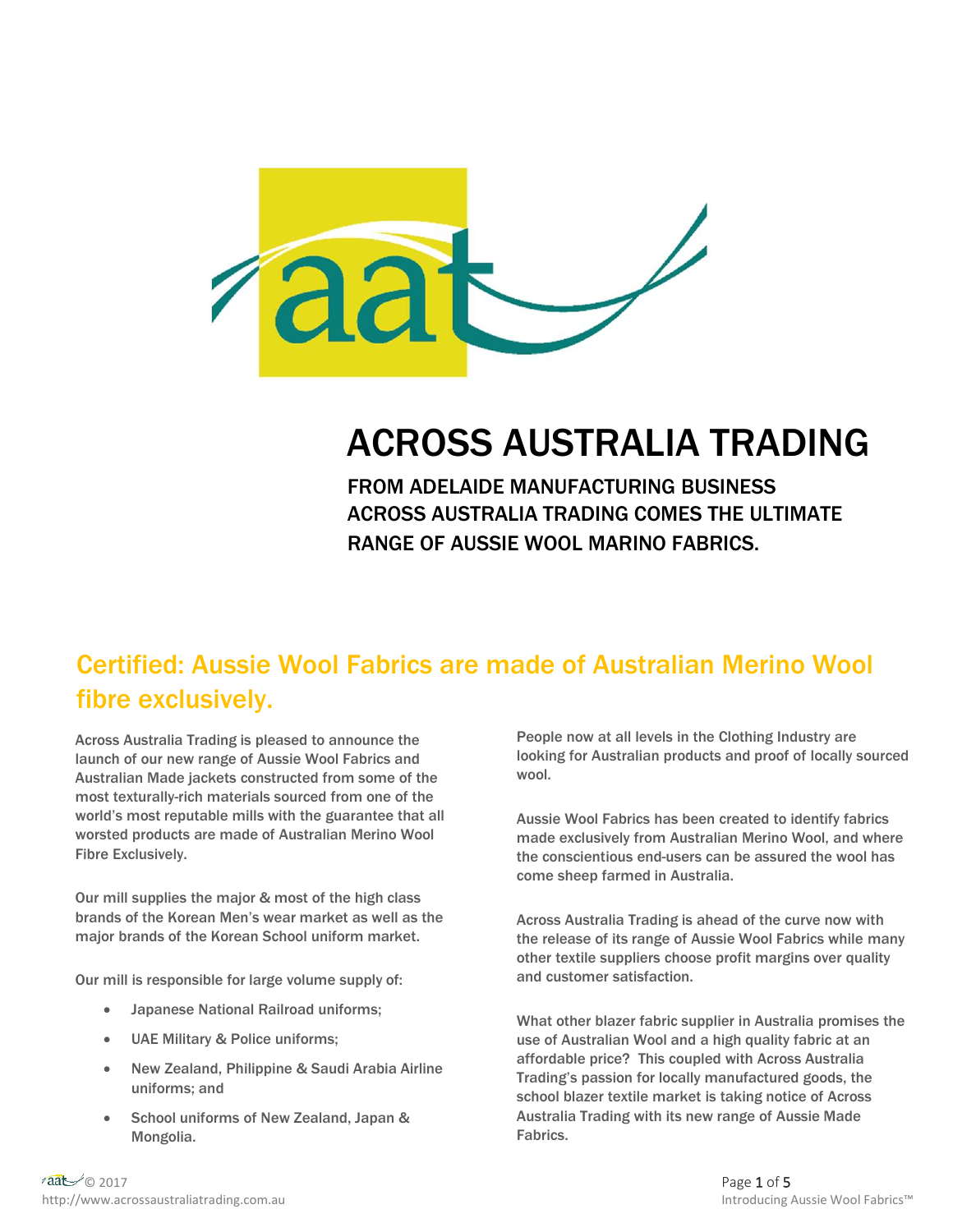

# WOOL

=

# SUPERIOR FIBRE + LUXURY

People are always looking for blazers with Australian sourced wool and local manufacturing in Australia.

#### everywhere will know with certainty that Aussie Wool Fabrics uses certified Australian Wool and they won't want anything but. By choosing to buy from us you are supporting Australian wool growers and the Australian jobs. With a select range of school blazer fabrics, you are securing a consistent quality fabric supply.

The school blazer is the signature garment in your school uniform and an Across Australia blazer is manufactured from the high quality Australian Merino wool blend fabric. Aussie Wool Fabrics is in a class of its own.

We support local schools and

colleges with an affordable

range of premium fabrics…

Across Australia Trading is now the preferred supplier of this exclusive range of Australian merino wool fabrics.

Not only do we support local schools and colleges with an affordable range of premium fabrics, our reach extends into the design schools and to young

Australians. This means Aussie Wool Fabrics will be seen by customers locally and internationally. Customers

I look forward to meeting with you to discuss this further with you and how we can work together to use Aussie Wool Fabrics for your school uniform needs.



Regards,

Felix K.

Managing Director

Across Australia Trading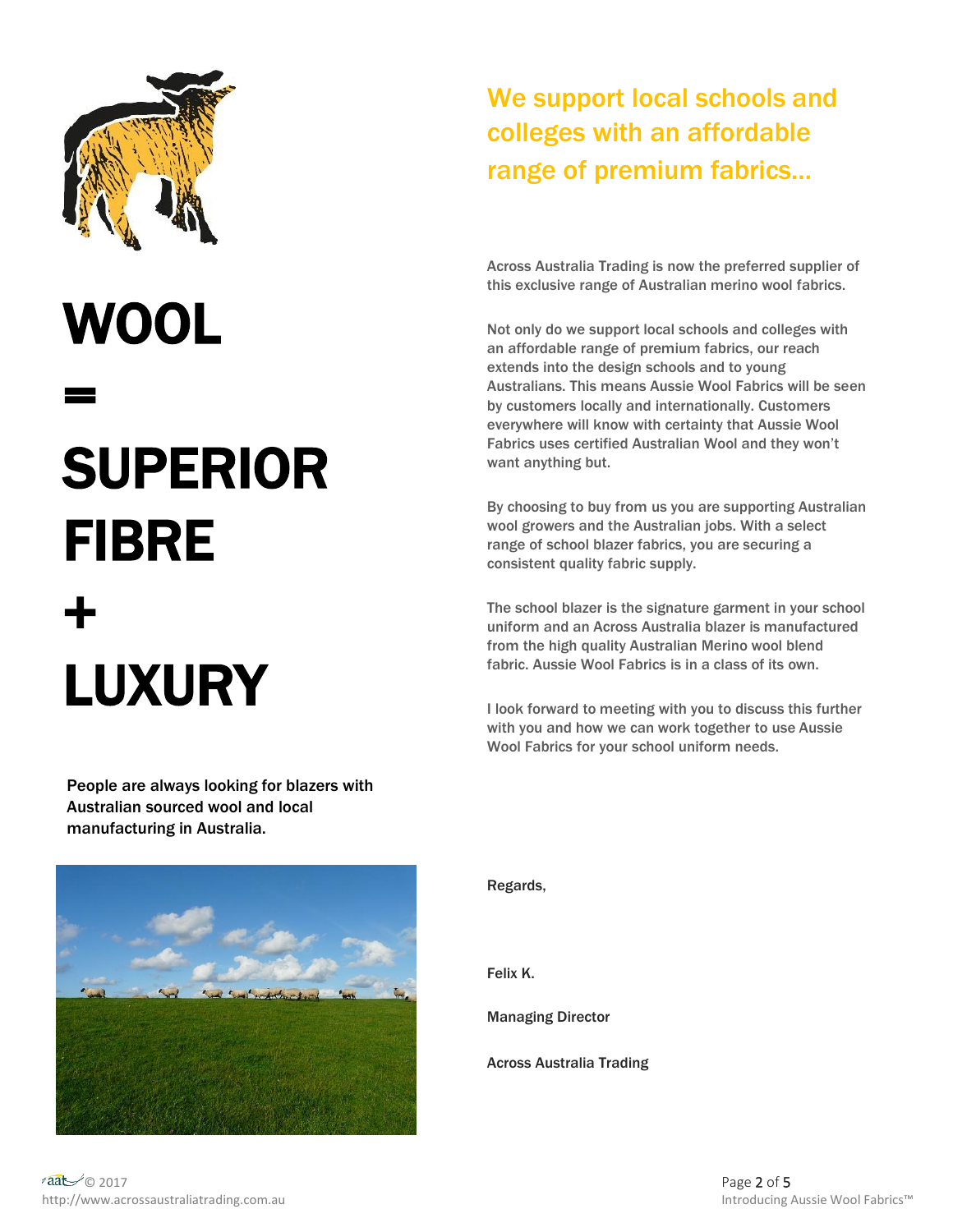

**AUSSIE WOOL FABRICS** IN A CLASS OF ITS OWN

## Supply Chain

AUSSIE WOOL FABRICS OFFER



#### AUSSIE WOOL FABRICS PROMISE

- Low minimum order quantities (MOQs) negotiable to meet the needs of both the school blazer market and small boutique ranges
- High quality fabrics that will outperform others in the market
- Ability to supply fabric with trace-back to Australian wool supply
- Unique and new fabrics that meet the demands of end users
- Consistency in supply quality and delivery of goods

#### AUSSIE WOOL FABRICS SELECTION

 $\sum_{i=1}^{n}$ 45% Australian Wool | 55% Poly – Twill Weave *(popular blazer fabric)* 60% Australian Wool | 40% Poly – Twill Weave 90% Australian Wool | 10% Poly – Twill Weave *(the ultimate blazer fabric)* 100% Australian Wool – Twill Weave NEW

1. 45/55 60% Australian Wool | 40% Poly – Gaberdine, Crease *Resistant (excellent for trousers)*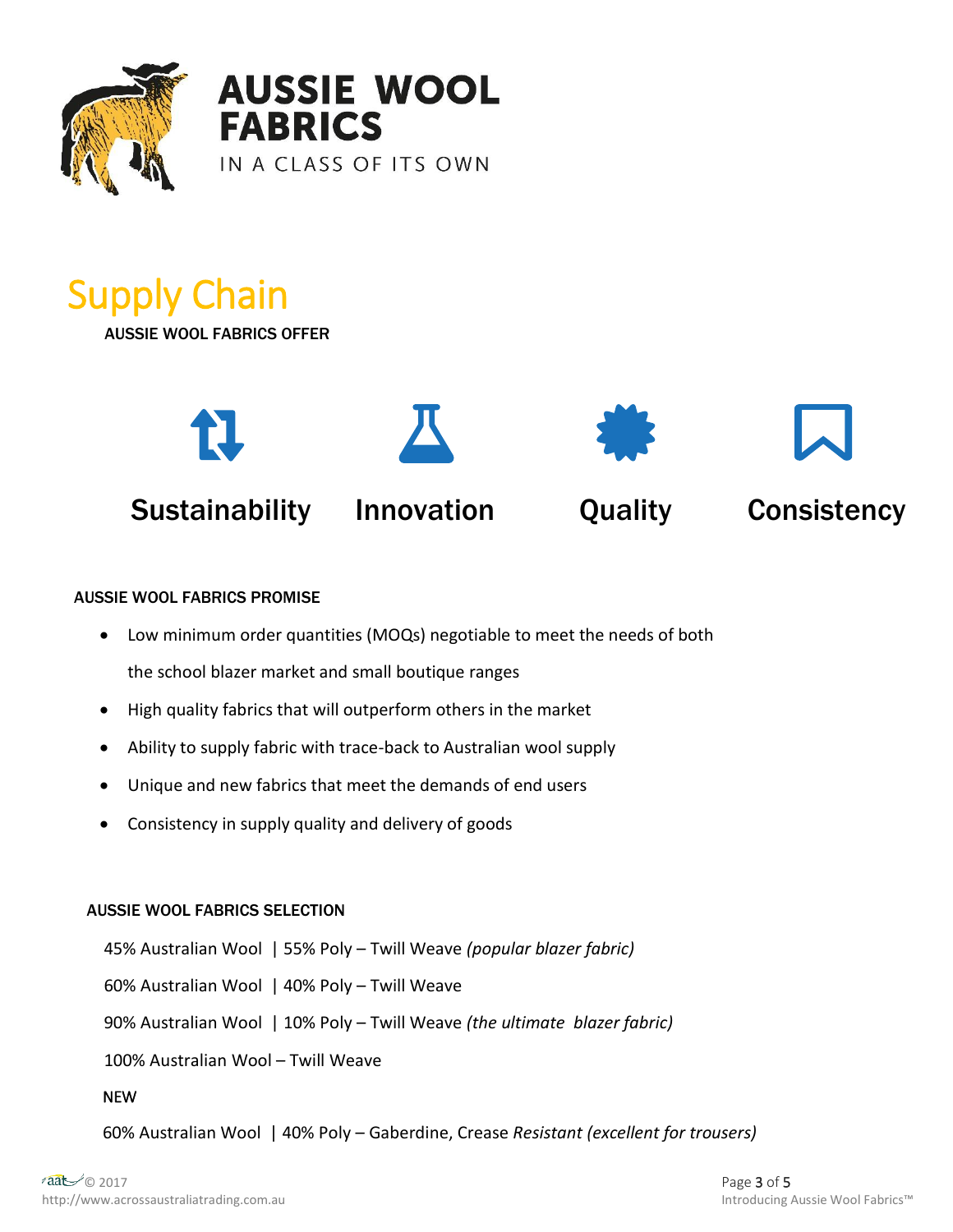



### Enquiries to Across Australia Trading



#### Our Location

Across Australia Trading Unit 5 RICHMOND CENTRE 60-66 Richmond Road Keswick South AUSTRALIA 5035



#### Our Phone

M: +61 415 713 773 P : +61 8 8371 0096 F : +61 8 8351 5100



info@acrossaustraliatrading.com.au www.acrossaustraliatrading.com.au